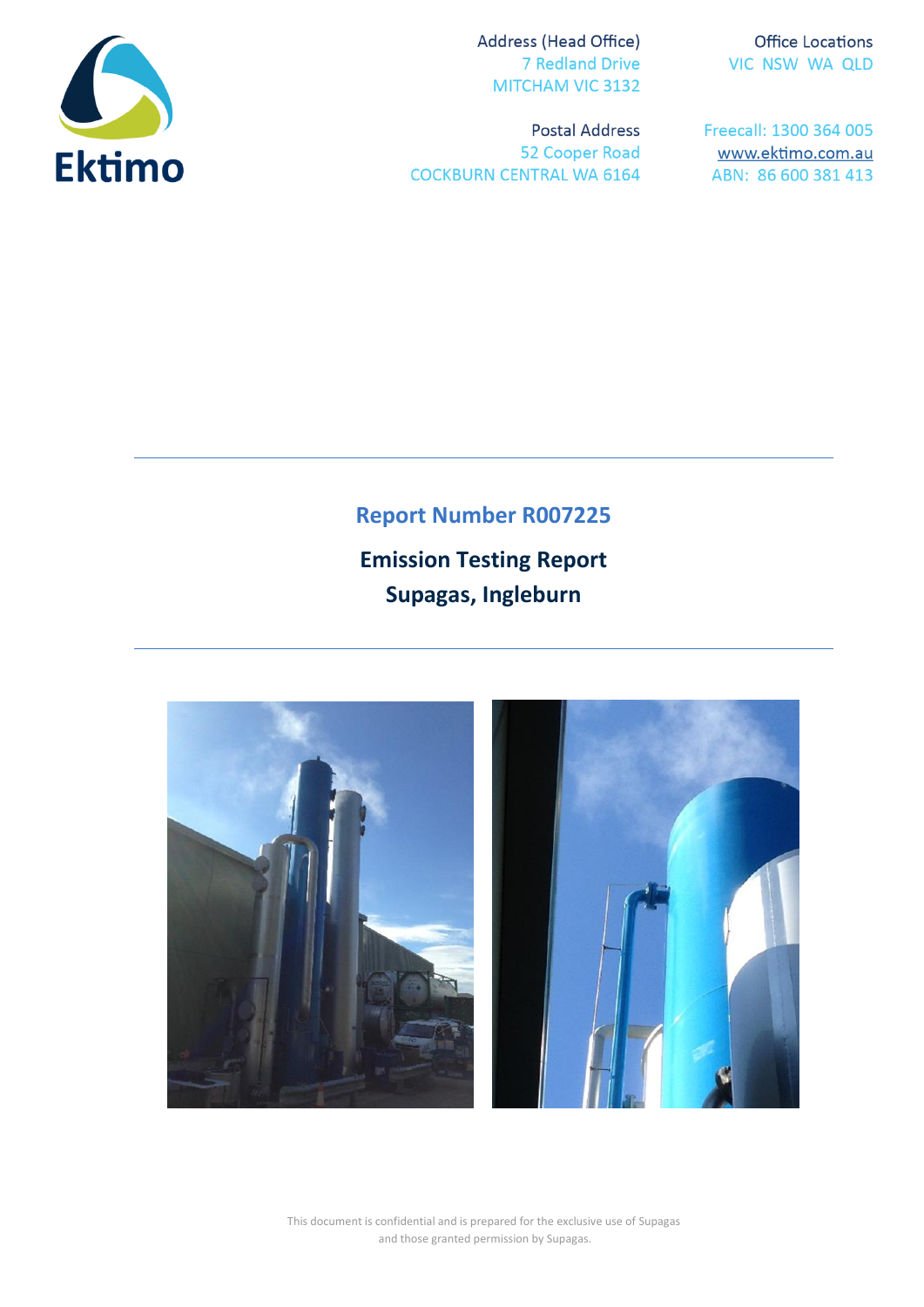

## **Document Information**

| Client Name:        | Supagas                             |
|---------------------|-------------------------------------|
| Report Number:      | R007225                             |
| Date of Issue:      | 18 February 2019                    |
| Attention:          | Reza Pourdarvish                    |
| Address:            | 5 Benson Road<br>Ingleburn NSW 2565 |
| Testing Laboratory: | Ektimo Pty Ltd, ABN 86 600 381 413  |

### **Report Status**

| Format                    | <b>Document Number</b> | <b>Report Date</b> | <b>Prepared By</b> | Reviewed By (1) | Reviewed By (2) |
|---------------------------|------------------------|--------------------|--------------------|-----------------|-----------------|
| <b>Preliminary Report</b> |                        |                    |                    |                 |                 |
| Draft Report              |                        |                    |                    |                 |                 |
| <b>Final Report</b>       | R007225                | 18/02/2019         | JWe                | SCo             | ADa             |
| Amend Report              |                        |                    |                    |                 |                 |

*Template Version: 171218*

### **Amendment Record**

| Document Number | Initiator <sup>i</sup> | <b>Report Date</b> | Section | Reason |
|-----------------|------------------------|--------------------|---------|--------|
| Nil             |                        |                    |         |        |

## **Report Authorisation**

**Steven Cooper Client Manager**



Accredited for compliance with ISO/IEC 17025 - Testing. NATA is a signatory to the ILAC mutual recognition arrangement for the mutual recognition of the equivalence of testing, calibration and inspection reports.

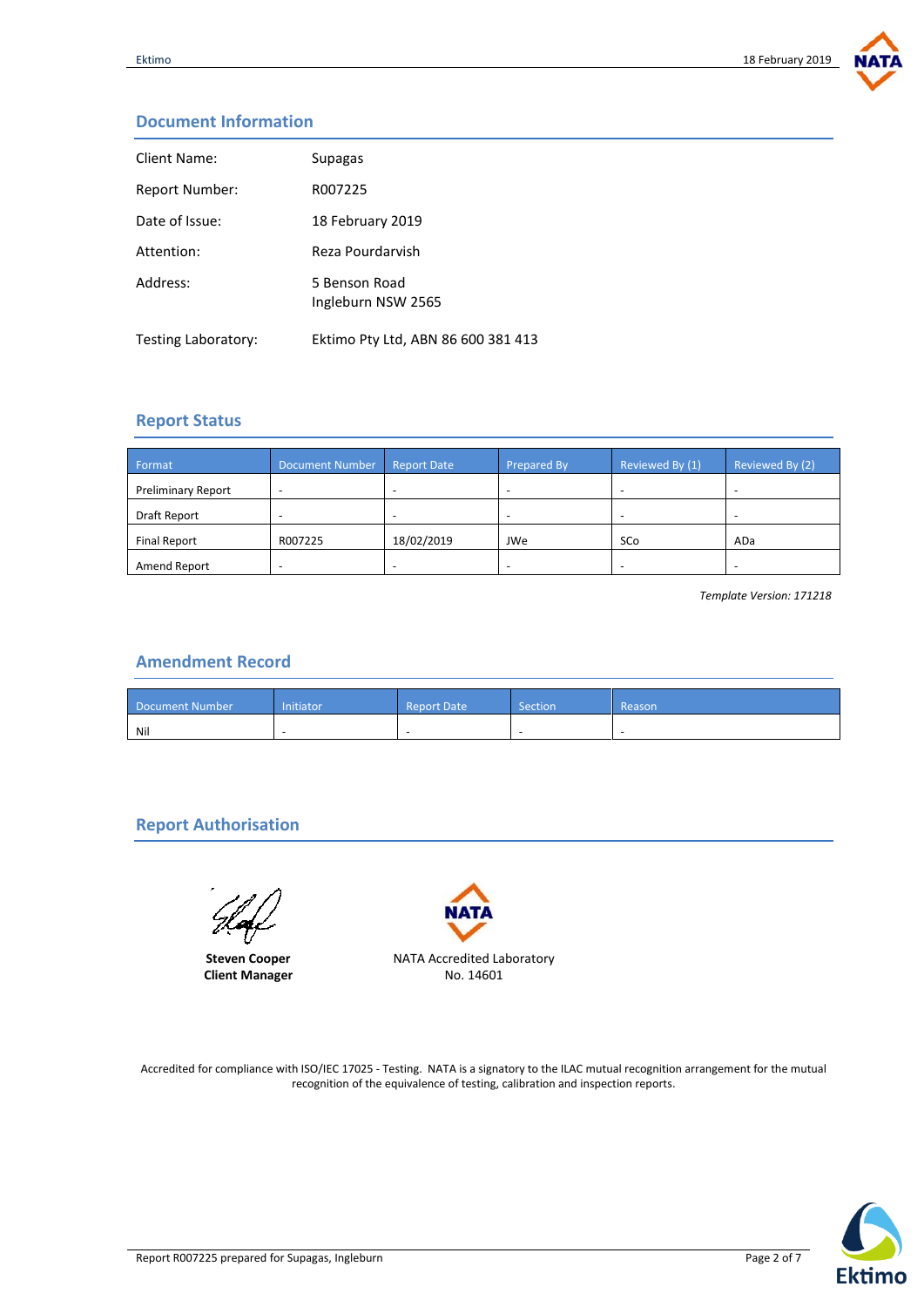

## **Table of Contents**

| $\mathbf{1}$   |  |
|----------------|--|
| $2^{\circ}$    |  |
| 3              |  |
| 3.1            |  |
| 4              |  |
| 5.             |  |
| 6              |  |
| 7 <sup>7</sup> |  |

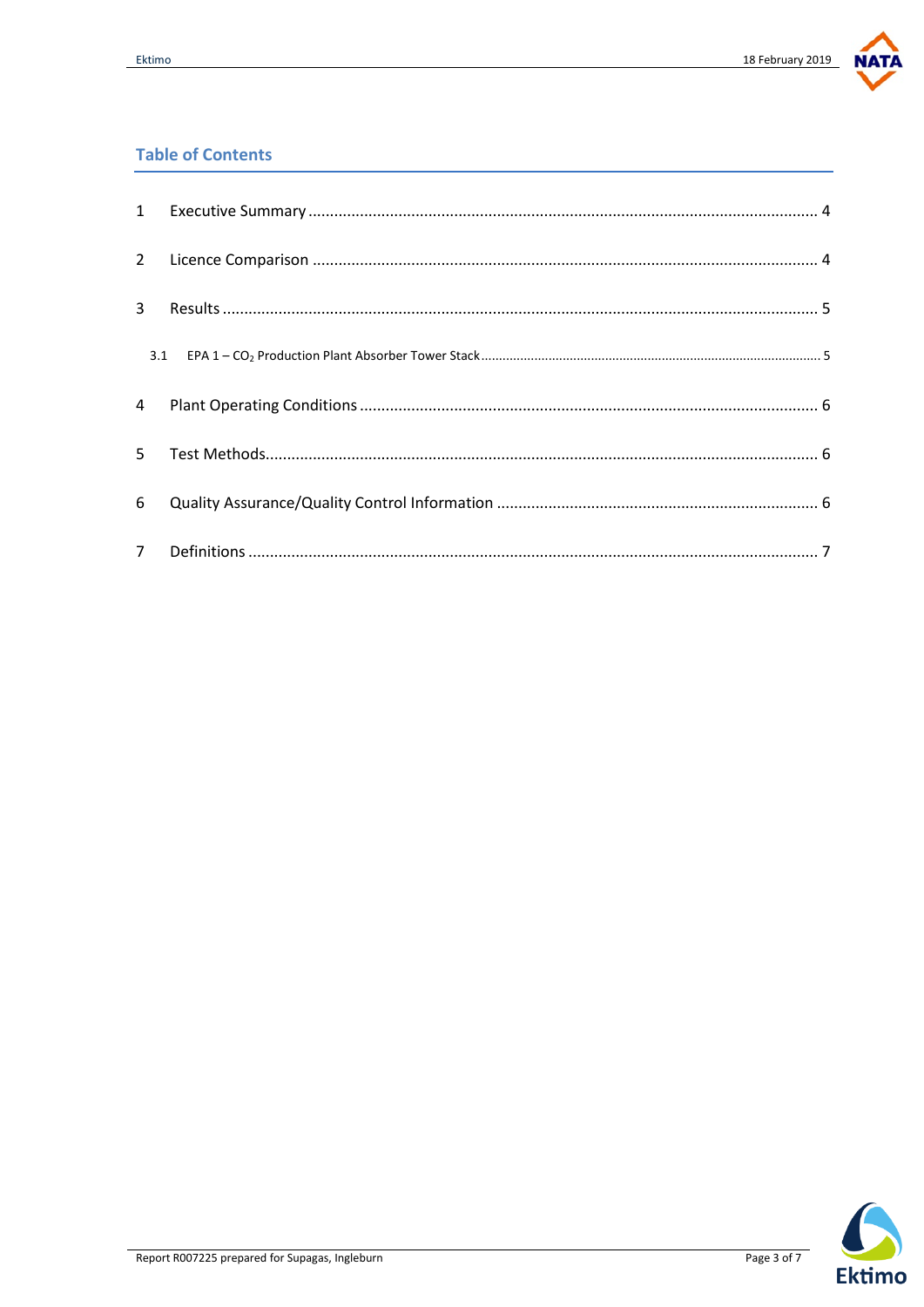

## <span id="page-3-0"></span>**1 EXECUTIVE SUMMARY**

Ektimo was engaged by Supagas to perform annual emission testing pursuant to their Environment Protection Licence 20022.

Monitoring was performed as follows:

| Location             | <b>Test Date</b> | Test Parameters*                                                                                                          |
|----------------------|------------------|---------------------------------------------------------------------------------------------------------------------------|
| Absorber Tower Stack |                  | EPA 1 - CO <sub>2</sub> Production Plant   15 February 2019   Nitrogen oxides, carbon monoxide, carbon dioxide,<br>oxygen |

\* Flow rate, velocity, temperature and moisture were also determined.

All results are reported on a dry basis at STP.

Plant operating conditions have been noted in the report.

### <span id="page-3-1"></span>**2 LICENCE COMPARISON**

The following licence comparison table shows that all analytes highlighted in green are below the licence limit set by the NSW EPA as per licence 20022 (last amended on 10/07/14).

| <b>EPA No.</b> | <b>Location Description</b>                    | <b>Pollutant</b> | <b>Units</b>      | Licence limit | <b>Detected</b><br>values<br>15/02/2019 | <b>Detected</b><br>values<br>(corrected to<br>$3\% O_{2}$ |
|----------------|------------------------------------------------|------------------|-------------------|---------------|-----------------------------------------|-----------------------------------------------------------|
|                | $CO2$ Production Plant<br>Absorber Tower Stack | Nitrogen Oxides  | mg/m <sup>3</sup> | 230           | 120                                     | 120                                                       |

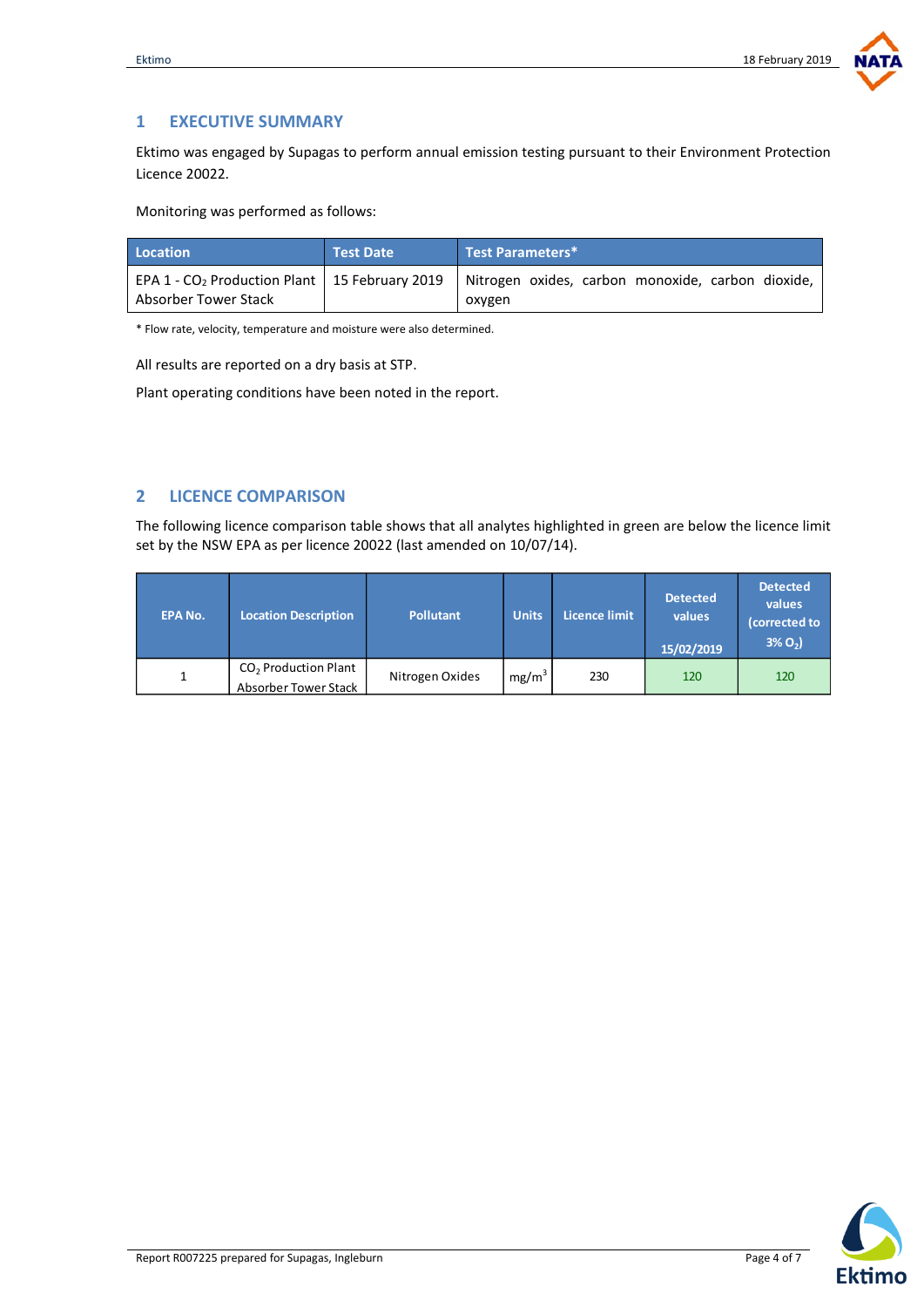**NATA** 

#### <span id="page-4-0"></span>**3 RESULTS**

Carbon dioxide Oxygen

## <span id="page-4-1"></span>*3.1 EPA 1 – CO<sup>2</sup> Production Plant Absorber Tower Stack*

| <b>Date</b>                                                                                                                                                                               | 15/02/2019                      |                    |                   |                             | <b>Client</b>     | <b>Supagas</b>                                   |            |                   |                   |           |
|-------------------------------------------------------------------------------------------------------------------------------------------------------------------------------------------|---------------------------------|--------------------|-------------------|-----------------------------|-------------------|--------------------------------------------------|------------|-------------------|-------------------|-----------|
| <b>Report</b>                                                                                                                                                                             | R007225                         |                    |                   |                             | <b>Stack ID</b>   | <b>CO2 Production Plant Absorber Tower Stack</b> |            |                   |                   |           |
| Licence No.                                                                                                                                                                               | 20022                           |                    |                   |                             | <b>Location</b>   | Ingleburn                                        |            |                   |                   |           |
| <b>Ektimo Staff</b>                                                                                                                                                                       | <b>Steven Cooper</b>            |                    |                   |                             | <b>State</b>      | <b>NSW</b>                                       |            |                   |                   |           |
| <b>Process Conditions</b>                                                                                                                                                                 | Please refer to client records. |                    |                   |                             |                   |                                                  |            |                   |                   | 190207    |
|                                                                                                                                                                                           |                                 |                    |                   |                             |                   |                                                  |            |                   |                   |           |
| <b>Sampling Plane Details</b>                                                                                                                                                             |                                 |                    |                   |                             |                   |                                                  |            |                   |                   |           |
| Sampling plane dimensions                                                                                                                                                                 |                                 |                    |                   | 1140 mm                     |                   |                                                  |            |                   |                   |           |
| Sampling plane area                                                                                                                                                                       |                                 | $1.02 \text{ m}^2$ |                   |                             |                   |                                                  |            |                   |                   |           |
| Access & height of ports                                                                                                                                                                  |                                 |                    |                   | Elevated work platform 10 m |                   |                                                  |            |                   |                   |           |
| Duct orientation & shape                                                                                                                                                                  |                                 |                    |                   | Vertical Circular           |                   |                                                  |            |                   |                   |           |
| Downstream disturbance                                                                                                                                                                    |                                 |                    |                   |                             | Exit 0.3 D        |                                                  |            |                   |                   |           |
| Upstream disturbance                                                                                                                                                                      |                                 |                    |                   | Junction 0D                 |                   |                                                  |            |                   |                   |           |
| No. traverses & points sampled                                                                                                                                                            |                                 |                    |                   |                             | 2 2 0             |                                                  |            |                   |                   |           |
| Sample plane compliance to AS4323.1                                                                                                                                                       |                                 |                    |                   |                             | Non-compliant     |                                                  |            |                   |                   |           |
|                                                                                                                                                                                           |                                 |                    |                   |                             |                   |                                                  |            |                   |                   |           |
| <b>Comments</b>                                                                                                                                                                           |                                 |                    |                   |                             |                   |                                                  |            |                   |                   |           |
| Sampling was conducted via a 1/2 inch stainless steel duct secured permanantly at the sampling plane. Flow Rate, velocity, temperature and moisture measurements were taken from the exit |                                 |                    |                   |                             |                   |                                                  |            |                   |                   |           |
| of this discharge point as no removable ports at the sampling plane are evident.                                                                                                          |                                 |                    |                   |                             |                   |                                                  |            |                   |                   |           |
|                                                                                                                                                                                           |                                 |                    |                   |                             |                   |                                                  |            |                   |                   |           |
| The sampling plane is deemed to be non-compliant due to the following reasons:                                                                                                            |                                 |                    |                   |                             |                   |                                                  |            |                   |                   |           |
| The gas velocity at some or all sampling points is less than 3 m/s                                                                                                                        |                                 |                    |                   |                             |                   |                                                  |            |                   |                   |           |
| The downstream disturbance is <1D from the sampling plane                                                                                                                                 |                                 |                    |                   |                             |                   |                                                  |            |                   |                   |           |
| The upstream disturbance is <2D from the sampling plane                                                                                                                                   |                                 |                    |                   |                             |                   |                                                  |            |                   |                   |           |
|                                                                                                                                                                                           |                                 |                    |                   |                             |                   |                                                  |            |                   |                   |           |
| <b>Stack Parameters</b>                                                                                                                                                                   |                                 |                    |                   |                             |                   |                                                  |            |                   |                   |           |
| Moisture content, %v/v                                                                                                                                                                    |                                 |                    |                   | 11 (saturated)              |                   |                                                  |            |                   |                   |           |
| Gas molecular weight, g/g mole                                                                                                                                                            |                                 |                    |                   | 27.3 (wet)                  |                   |                                                  | 28.4 (dry) |                   |                   |           |
| Gas density at STP, kg/m <sup>3</sup>                                                                                                                                                     | 1.22 (wet)                      |                    |                   |                             | 1.27 (dry)        |                                                  |            |                   |                   |           |
| % Oxygen correction & Factor                                                                                                                                                              |                                 |                    |                   | 3%                          |                   |                                                  | 0.93       |                   |                   |           |
|                                                                                                                                                                                           |                                 |                    |                   |                             |                   |                                                  |            |                   |                   |           |
|                                                                                                                                                                                           |                                 |                    |                   |                             |                   |                                                  |            |                   |                   |           |
| <b>Gas Flow Parameters</b>                                                                                                                                                                |                                 |                    |                   |                             |                   |                                                  |            |                   |                   |           |
| Flow measurement time(s) (hhmm)                                                                                                                                                           |                                 |                    |                   | 0905 & 1016                 |                   |                                                  |            |                   |                   |           |
| Temperature, °C                                                                                                                                                                           |                                 |                    |                   | 49                          |                   |                                                  |            |                   |                   |           |
| Temperature, K                                                                                                                                                                            |                                 |                    |                   | 322                         |                   |                                                  |            |                   |                   |           |
| Velocity at sampling plane, m/s                                                                                                                                                           |                                 |                    |                   | $\overline{2}$              |                   |                                                  |            |                   |                   |           |
| Volumetric flow rate, actual, m <sup>3</sup> /s                                                                                                                                           |                                 |                    |                   | 2.1                         |                   |                                                  |            |                   |                   |           |
| Volumetric flow rate (wet STP), m <sup>3</sup> /s                                                                                                                                         |                                 |                    |                   | 1.8                         |                   |                                                  |            |                   |                   |           |
| Volumetric flow rate (dry STP), m <sup>3</sup> /s                                                                                                                                         |                                 |                    |                   | 1.6                         |                   |                                                  |            |                   |                   |           |
| Mass flow rate (wet basis), kg/hour                                                                                                                                                       |                                 |                    |                   | 7800                        |                   |                                                  |            |                   |                   |           |
| Velocity difference, %                                                                                                                                                                    |                                 |                    |                   | $-1$                        |                   |                                                  |            |                   |                   |           |
|                                                                                                                                                                                           |                                 |                    |                   |                             |                   |                                                  |            |                   |                   |           |
| <b>Gas Analyser Results</b>                                                                                                                                                               |                                 |                    | Average           |                             |                   | Minimum                                          |            |                   | Maximum           |           |
|                                                                                                                                                                                           | Sampling time                   |                    | 0914 - 1013       |                             |                   | 0914 - 1013                                      |            |                   | 0914 - 1013       |           |
|                                                                                                                                                                                           |                                 |                    | Corrected to 3%   |                             |                   | Corrected to 3%                                  |            |                   | Corrected to 3%   |           |
|                                                                                                                                                                                           |                                 | Concentration      | 02                | Mass Rate                   | Concentration     | 02                                               | Mass Rate  | Concentration     | 02                | Mass Rate |
| <b>Combustion Gases</b>                                                                                                                                                                   |                                 | mg/m <sup>3</sup>  | mg/m <sup>3</sup> | g/min                       | mg/m <sup>3</sup> | mg/m <sup>3</sup>                                | g/min      | mg/m <sup>3</sup> | mg/m <sup>3</sup> | g/min     |
| Nitrogen oxides (as NO <sub>2</sub> )                                                                                                                                                     |                                 | 120                | 120               | 12                          | 120               | 110                                              | 11         | 130               | 120               | 12        |

Concentration % 1.4

32

1.2

Carbon monoxide | 52 48 4.9 | 32 30 3.1 | 95 89 9

Concentration % 1.3 1.7

52



Concentration % 1.5 2

95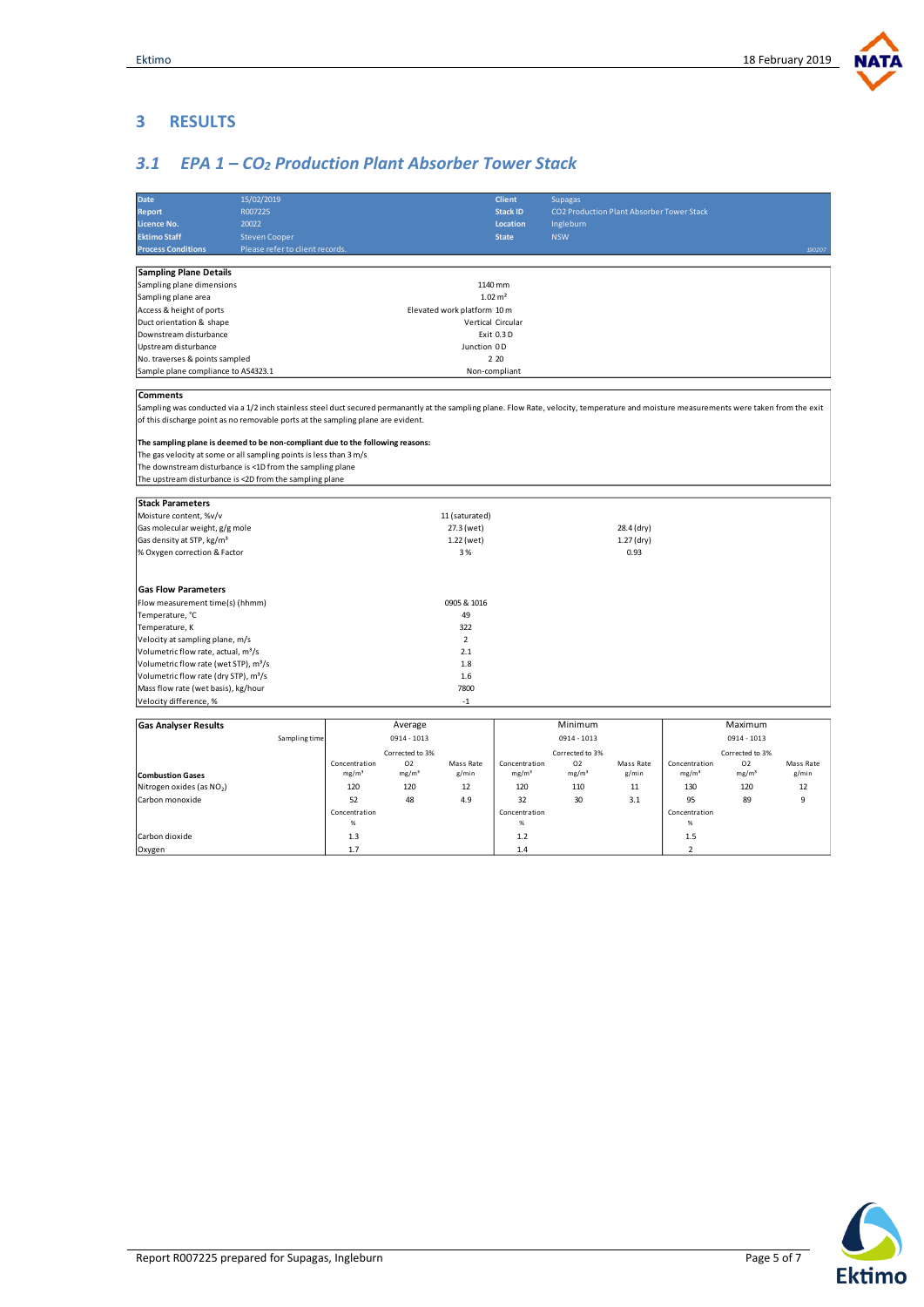

#### <span id="page-5-0"></span>**4 PLANT OPERATING CONDITIONS**

Unless otherwise stated, the plant operating conditions were normal at the time of testing. See Supagas's records for complete process conditions.

#### <span id="page-5-1"></span>**5 TEST METHODS**

All sampling and analysis was performed by Ektimo unless otherwise specified. Specific details of the methods are available upon request.

| Parameter                           | <b>Sampling Method</b> | <b>Analysis Method</b> |               | <b>NATA Accredited</b> |              |  |
|-------------------------------------|------------------------|------------------------|---------------|------------------------|--------------|--|
|                                     |                        |                        |               | Sampling               | Analysis     |  |
| Sample plane criteria               | NSW TM-1               | <b>NA</b>              |               | ✓                      | <b>NA</b>    |  |
| Flow rate, temperature and velocity | NSW TM-2               | <b>NA</b>              | 8%, 2%, 7%    | ✓                      | <b>NA</b>    |  |
| Moisture content                    | NSW TM-22              | NSW TM-22              | 19%           | ✓                      |              |  |
| Molecular weight                    | NSW TM-23              | USEPA 3A               | not specified | ✓                      |              |  |
| Carbon dioxide                      | NSW TM-24              | NSW TM-24              | 13%           | ✓                      | ✓            |  |
| Carbon monoxide                     | NSW TM-32              | NSW TM-32              | 12%           | ✓                      |              |  |
| Nitrogen oxides $(NO_x)$            | NSW TM-11              | NSW TM-11              | 12%           | ✓                      | ✓            |  |
| Oxygen                              | NSW TM-25              | NSW TM-25              | 13%           | $\checkmark$           | $\checkmark$ |  |
|                                     |                        |                        |               |                        | 181219       |  |

\* Uncertainty values cited in this table are calculated at the 95% confidence level (coverage factor = 2)

#### <span id="page-5-2"></span>**6 QUALITY ASSURANCE/QUALITY CONTROL INFORMATION**

Ektimo is accredited by the National Association of Testing Authorities (NATA) for the sampling and analysis of air pollutants from industrial sources. Unless otherwise stated test methods used are accredited with the National Association of Testing Authorities. For full details, search for Ektimo at NATA's website [www.nata.com.au.](http://www.nata.com.au/) 

Ektimo is accredited by NATA (National Association of Testing Authorities) to ISO/IEC 17025 - Testing. ISO/IEC 17025 - Testing requires that a laboratory have adequate equipment to perform the testing, as well as laboratory personnel with the competence to perform the testing. This quality assurance system is administered and maintained by the Quality Director.

NATA is a member of APLAC (Asia Pacific Laboratory Accreditation Co-operation) and of ILAC (International Laboratory Accreditation Co-operation). Through the mutual recognition arrangements with both of these organisations, NATA accreditation is recognised worldwide.